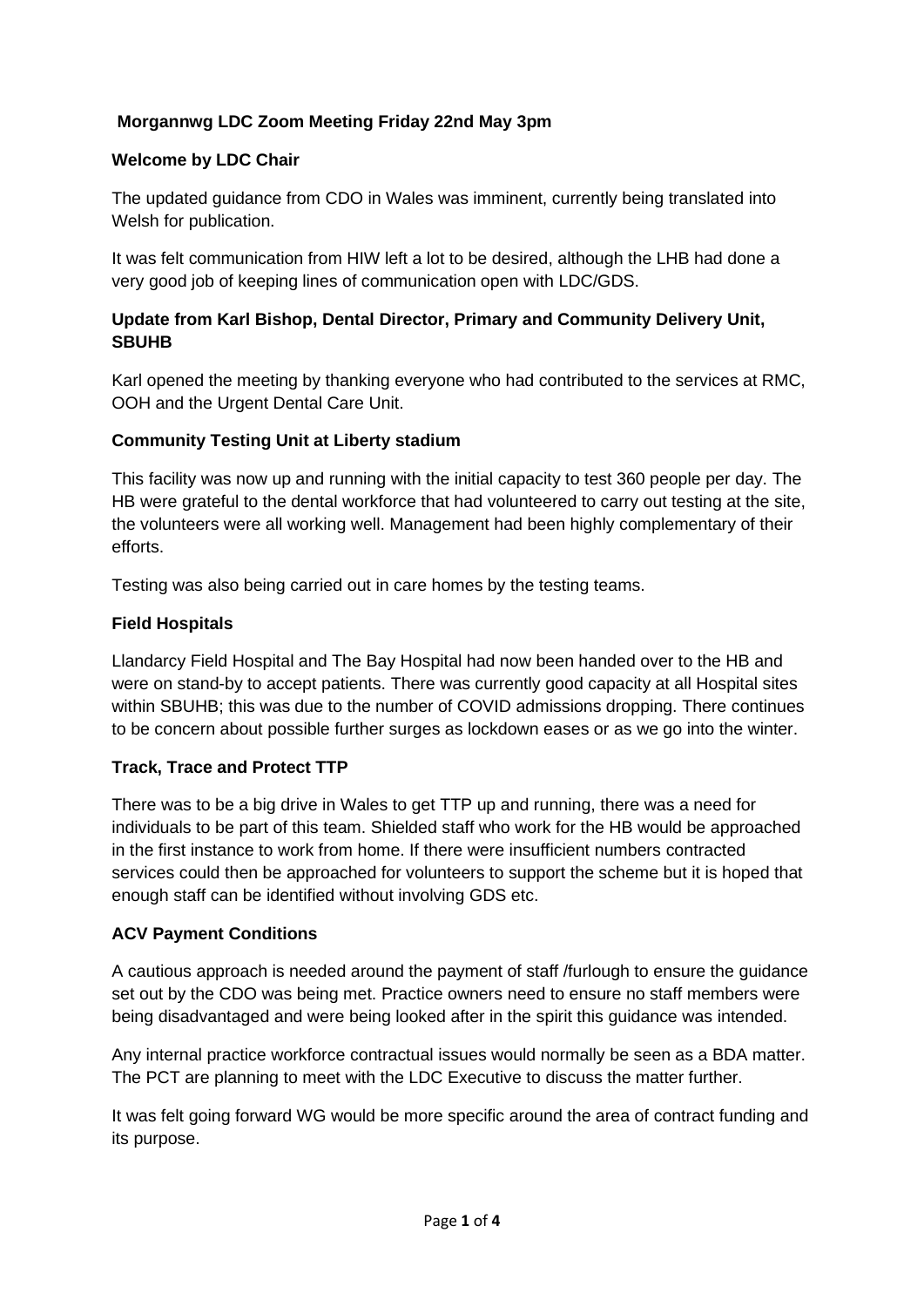It was noted a number of self-employed therapist and hygienist had applied for a grant through the Governments Self-Employed Income Support Scheme.

## **Urgent Care Dental Centre**

Urgent Dental Centres were planning to increase capacity going forward with AGPs being carried out in the Unit for the foreseeable future. There had been a marked increase in referrals now with currently around 20 per day; these referrals must have had a face to face within the GDS before acceptance of referral.

The updated criteria for pulpectomy at the UCDC, to include viable premolars were to be circulated next week.

### **Data Returns**

All data returns were now being made via the online e referral system, the data returns have to be accurate and robust as this data is used by both the HB and WG. Requests for PPE via shared services will be cross referenced with activity date supplied by dental practices.

HB is currently looking how this information can be shared with practices.

Data returns suggest that some practices were not carrying out any face to face consultations. There may be good reason for this and the HB will engage with practices to understand the circumstances.

### **Video Consultations**

It is anticipated that the start a pilot to evaluate tele-medicine in Primary Care dentistry which is already in use by GMS.

UDCU and OOH will be the first to pilot and if successful will hopefully roll out to GDPs to help in the triaging of patients.

## **Referrals**

All referral acceptance criteria will be dependent on a face to face assessment having taken place by the referring dentist. The importance of a correct telephone number of the referring dentist being recorded, and their availability was emphasised.

AAA was felt to be no longer working for patients all experiencing pain, OOH service received 35 calls last Saturday with 12 face to face appointments needed.

## **PPE**

Dental Practice PPE was to be supplied by Business Services and will be cross referenced against data returns. Amount of face to face appointments will be used to justify delivery. FRSM, gloves, aprons were all available to be supplied as needed.

## **Paediatric GA**

There had been 94 paediatric referrals since 23<sup>rd</sup> March 2020, 3 had gone on to Morriston Hospital for GA and the other 91 had all been assessed and were stable for the moment.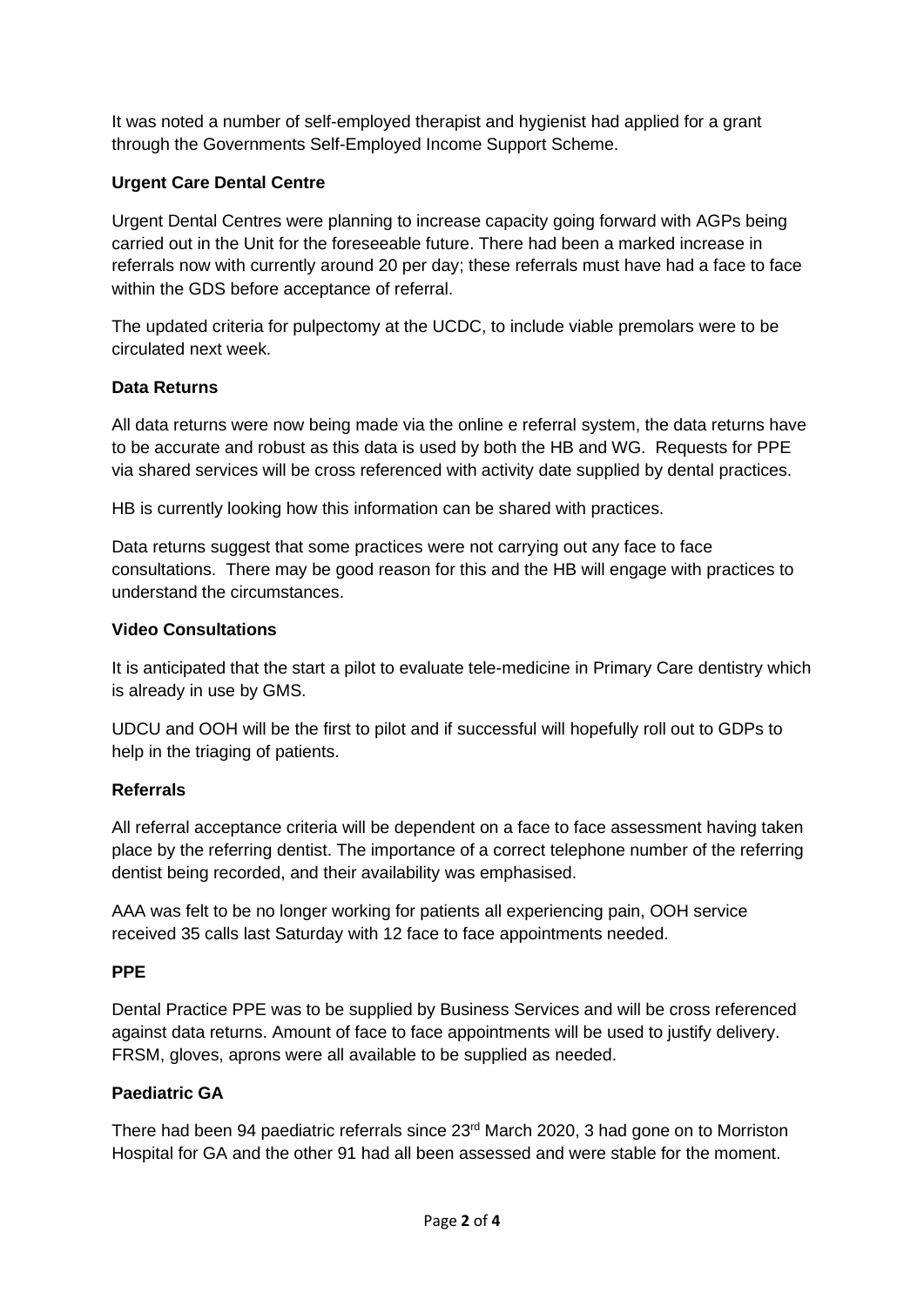Referrals are being accepted and CDS are deciding management of the patient. All patients are risk rated and followed up after initial assessment and management by CDS.

Parkway clinic stated they have availability to treat any children at the clinic seven days a week. They now have the PPE needed and the ability to be fit tested for FFP3, there are anaesthetists at the clinic who are willing to provide a service on an ad hoc basis.

Parkway stated they are receiving telephone calls from parents that are unable to get satisfactory responses from RMC regarding treatment for their child. Karl Bishop was unaware of any complaints and asked for any to be forwarded to SBUHB. Currently in Red Alert only urgent cases described in the CDO Guidance can access care and no AGP can be provided out with a designated UDCU. GAs are an AGP and was the reason why PWC initially were unable to maintain a service as well as no predictable availability of anaesthetists. The Health Board have maintained regular contacts with PWC and are exploring options with all specialist services on the way forward as we de-escalate.

Designated sites depend on population needs and access, and there may be potential to look to develop designated sites in the GDS.

### **Local Practice Groups**

These were working well with good dissemination of information.

LPGs to set up a pilot for DCPs to ensure all current guidelines are being shared with them and to support good Comms.

#### **Orthodontics**

Orthodontics will follow RAG procedures in place and will be dependent on what the situation is in the community PPE, R number etc.

HDS looking at how to open the service back up.

#### **Way Forward for Dentistry**

Restoration of Dental Services in Wales guidance from CDO was due to be published this afternoon and was actually published during the meeting. The BDA, WG and NHS Executive all appear to support the way forward.

As a gradual de-escalation takes place over the next few months, we may be looking at a different model going forward. It was felt this would be based on ACORN; and hopefully contract value would be protected at a minimum of 80%, possibly 90%.

RP to forward to all after the meeting, LDC/LHB to discuss further next week.

## **Update from DPAs – under other items**

## **Update from LDC**

Payment of Associates / DCPs – this had been interpreted differently across the country and there was a need for local guidance for fairness. It was reported 75% of Dental Therapists and Hygienists were receiving no remuneration, this was incorrect and a mis-interpretation of